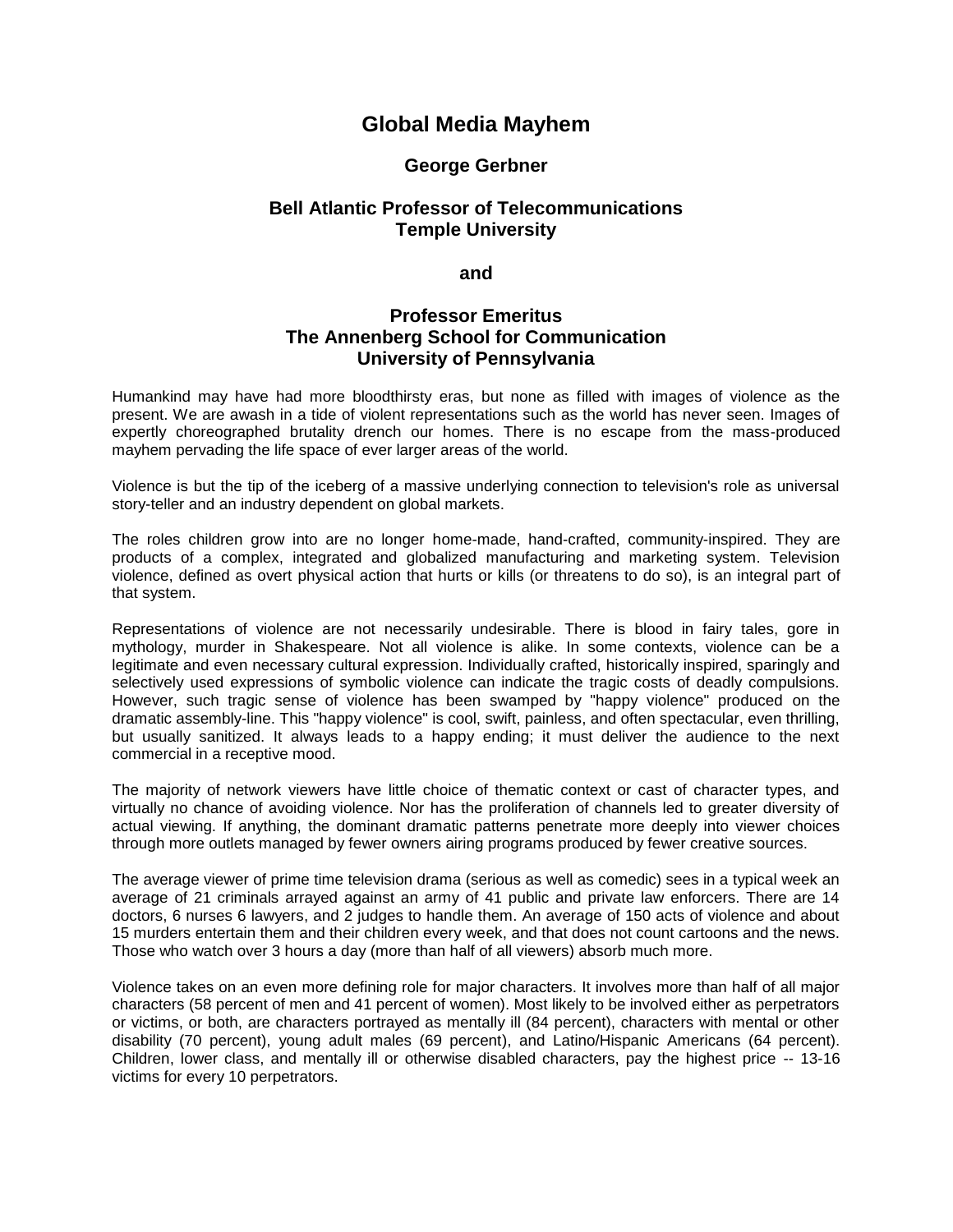Lethal victimization extends the pattern. About 5 percent of all characters and 10 percent of major characters are involved in killing (kill or get killed, or both). Being Latino/Hispanic, or lower class means bad trouble: they are the most likely to kill and be killed. Being poor, old, Hispanic or a woman of color means double-trouble, a disproportionate chance of being killed; they pay the highest relative price for taking another's life.

Among major characters, for every 10 "good" (positively valued) men who kill, about 4 are killed. But for every 10 "good" women who kill, 6 are killed, and for every 10 women of color who kill 17 are killed. Older women characters get involved in violence only to be killed.

We calculated a violence "pecking order" by ranking the risk ratios of the different groups. Women, children, young people, lower class, disabled and Asian Americans are at the bottom of the heap. When it comes to killing, older and Latino/Hispanic characters also pay a higher-than-average price. In other words, hurting and killing by most majority groups extracts a tooth for a tooth. But minority groups tend tend to pay a higher price for their show of force. That imbalance of power is, in fact, what makes them minorities even when, as women, they are a numerical majority.

What are the consequences? The symbolic overkill takes its toll on all viewers. However, heavier viewers in every subgroup express a greater sense of apprehension than do light viewers in the same groups. They are more likely than comparable groups of light viewers to overestimate their chances of involvement in violence; to believe that their neighborhoods are unsafe; to state that fear of crime is a very serious personal problem and to assume that crime is rising, regardless of the facts of the case. Heavy viewers are also more likely to buy new locks, watchdogs, and guns "for protection." It makes no difference what they watch because only light viewers watch more selectively; heavy viewers watch more of everything that is on the air. Our studies show that they cannot escape watching violence. (See e.g. Gerbner, Morgan and Signorielli, 1944; Sun, 1989.)

Moreover, viewers who see members of their own group underrepresented but overvictimzed seem to develop a greater sense of apprehension, mistrust, and alienation, what we call the "mean world syndrome." Insecure, angry people may be prone to violence but are even more likely to be dependent on authority and susceptible to deceptively simple, strong, hard-line postures. They may accept and even welcome repressive measures such as more jails, capital punishment, harsher sentences -- measures that have never reduced crime but never fail to get votes --if that promises to relieve their anxieties. That is the deeper dilemma of violence-laden television.

Formula-driven violence in entertainment and news is, therefore, not an expression of freedom, viewer preference, or even crime statistics. The frequency of violence in the media seldom, if ever, reflects the actual occurrence of crime in a community. It is, rather, the product of a complex manufacturing and marketing machine.

Mergers, consolidation, conglomeratization, and globalization speed the machine. Concentration brings denial of access to new entries and alternative perspectives. It places greater emphasis on dramatic ingredients most suitable for aggressive international promotion. Having fewer buyers for their products forces program producers into deficit financing. That means that most producers cannot break even on the license fees they receive for domestic airings. They are forced into syndication and foreign sales to make a profit. They need a dramatic ingredient that requires no translation, "speaks action" in any language and fits any culture. That ingredient is violence.

The rationalization for all that is that violence "sells." But what does it sell to whom, and at what price? There is no evidence that, other factors being equal, violence per se is giving most viewers, countries, and citizens "what they want." The most highly rated programs are usually not violent. In other words, violence may help sell programs cheaply to broadcasters in many countries despite the dislike of their audiences. But television audiences do not buy programs, and advertisers, who do, pay for reaching the available audience at the least cost.

We compared data from over 100 violent and the same number of non-violent prime-time programs